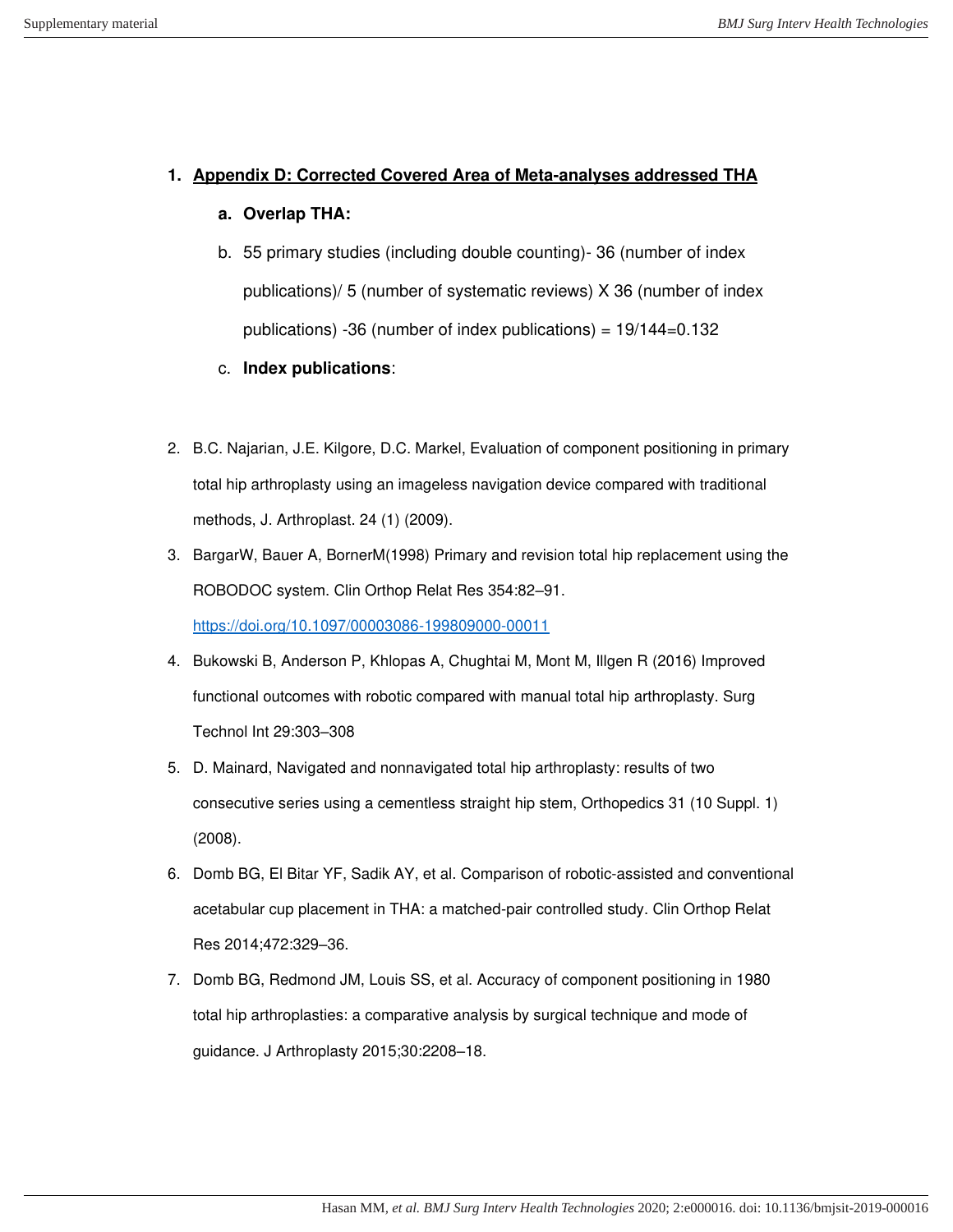- 8. E. Sendtner, et al., Accuracy of acetabular cup placement in computer-assisted, minimally-invasive THR in a lateral decubitus position, International Orthopaedics 35 (6) (2011) 809e815.
- 9. F. Lin, et al., Limitations of imageless computer-assisted navigation for total hip arthroplasty, Journal of Arthroplasty 26 (4) (2011) 596e605.
- 10. H.M. Gurgel, A.T. Croci, H.A. Cabrita, J.R. Vicente, M.C. Leonhardt, J.C. Rodrigues, Acetabular component positioning in total hip arthroplasty with and without a computerassisted system\_ a prospective, randomized and controlled study, J. Arthroplast. 29 (2014) 167e171. [
- 11. Haaker RGA, Tiedjen K, Otersbach A, et al. Comparison of conventional versus computer-navigated acetabular component insertion. J Arthroplasty 2007;22:151.
- 12. Hananouchi T, Sugano N, Nishii T, Nakamura N, Miki H, Kakimoto A, Yamamura M, Yoshikawa H (2007) Effect ofrobotic milling on periprosthetic bone remodeling. J Orthop Res 25(8): 1062–1069.<https://doi.org/10.1002/jor.20376>
- 13. Honl M, Dierk O, Gauck C, Carrero V, Lampe F, Dries S, Quante M, Schwieger K, Hille E, Morlock M (2003) Comparison of robotic-assisted and manual implantation of a primary total hip replacement: A prospective study. J Bone Joint Surg Am 85-A(8): 1470–1478.<https://doi.org/10.2106/00004623-200308000-00007>
- 14. Kalteis T, Handel M, Bathis H, Perlick L, Tingart M, Grifka J. Imageless navigation for insertion of the acetabular component in total hip arthroplasty: is it as accurate as CTbased navigation? J Bone Joint Surg (Br) 2006a; 88: 163-7.
- 15. Kalteis T, Handel M, Herold T, Perlick L, Baethis H, Grifka J. Greater accuracy in positioning of the acetabular cup by using an image‐free navigation system. Eur J Radiol. 2005;29(5):272–6. doi: [https://doi.org/10.1007/s00264](https://doi.org/10.1007/s00264‐005‐0671‐5)‐005‐0671‐5.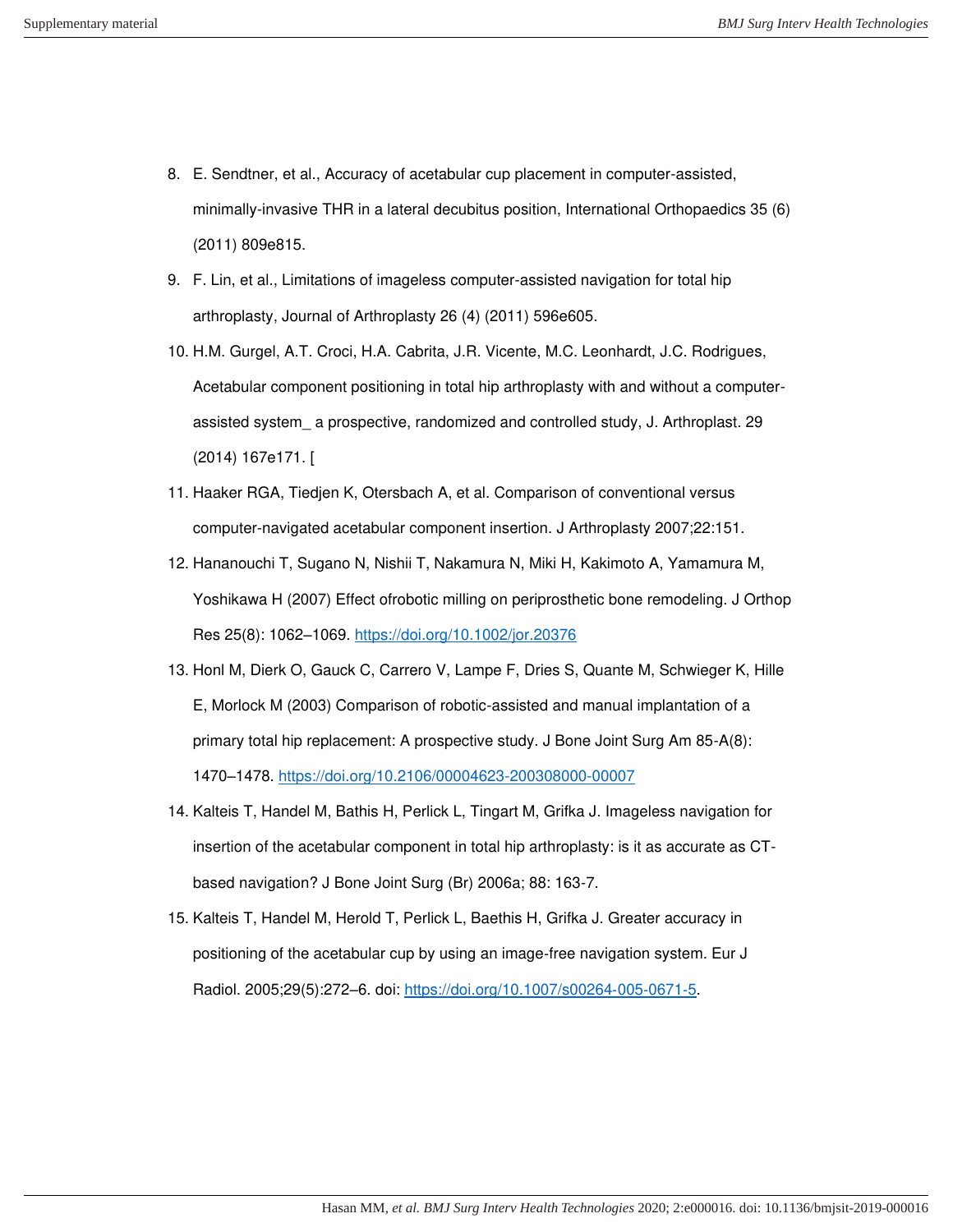- 16. Lass R, Kubista B, Olischar B, Frantal S, Windhager R, Giurea A. Total hip arthroplasty using imageless computer‐assisted hip navigation: A prospective randomized study. J Arthroplasty. 2014;29(4):786‐791.<https://doi.org/10.1016/j.arth.2013.08.020>
- 17. Lazovic D, Kaib N. Results with navigated bicontact total hip arthroplasty. Orthopaedics 2005;28:1227. 36. Murphy SB, Ecker TM, Tannast M. THA performed using conventional and navigated tissue-preserving techniques. Clin Orthop Rel Res 2006;453:160.
- 18. Leenders T, Vandevelde D, Mahieu G, Nuyts R (2002) Reduction in variability of acetabular cup abduction using computer assisted surgery: a prospective and randomized study. Comput Aided Surg 7:99–106
- 19. Lim S, Ko K, Park C, Moon Y, Park Y (2015) Robot-assisted primary cementless total hip arthroplasty with a short femoral stem: A prospective randomized short-term outcome study. Comput Aided Surg 20(1):41–46.

[https://doi.org/10.3109/10929088.2015. 1076044](https://doi.org/10.3109/10929088.2015.%201076044)

- 20. Lin F, Lim D, Wixson R, Milos S, Hendrix R, Makhsous M. Limitations of imageless computer‐assisted navigation for total hip arthroplasty. J Arthroplasty. 2011;26(4):596‐ 605.<https://doi.org/10.1016/j.arth.2010.05.027>
- 21. M. Honl, et al., Comparison of robotic-assisted and manual implantation of a primary total hip replacement. A prospective study, Journal of Bone and Joint Surgery American Volume 85-A (8) (2003) 1470e1478
- 22. N. Confalonieri, et al., Leg length discrepancy, dislocation rate, and offset in total hip replacement using a short modular stem: navigation vs conventional freehand, Orthopedics 31 (10 Suppl. 1) (2008).
- 23. Najarian BC, Kilgore JE, Markel DC. Evaluation of component positioning in primary total hip arthroplasty using an imageless navigation device compared to traditional methods. J Arthroplasty 2009;24:14.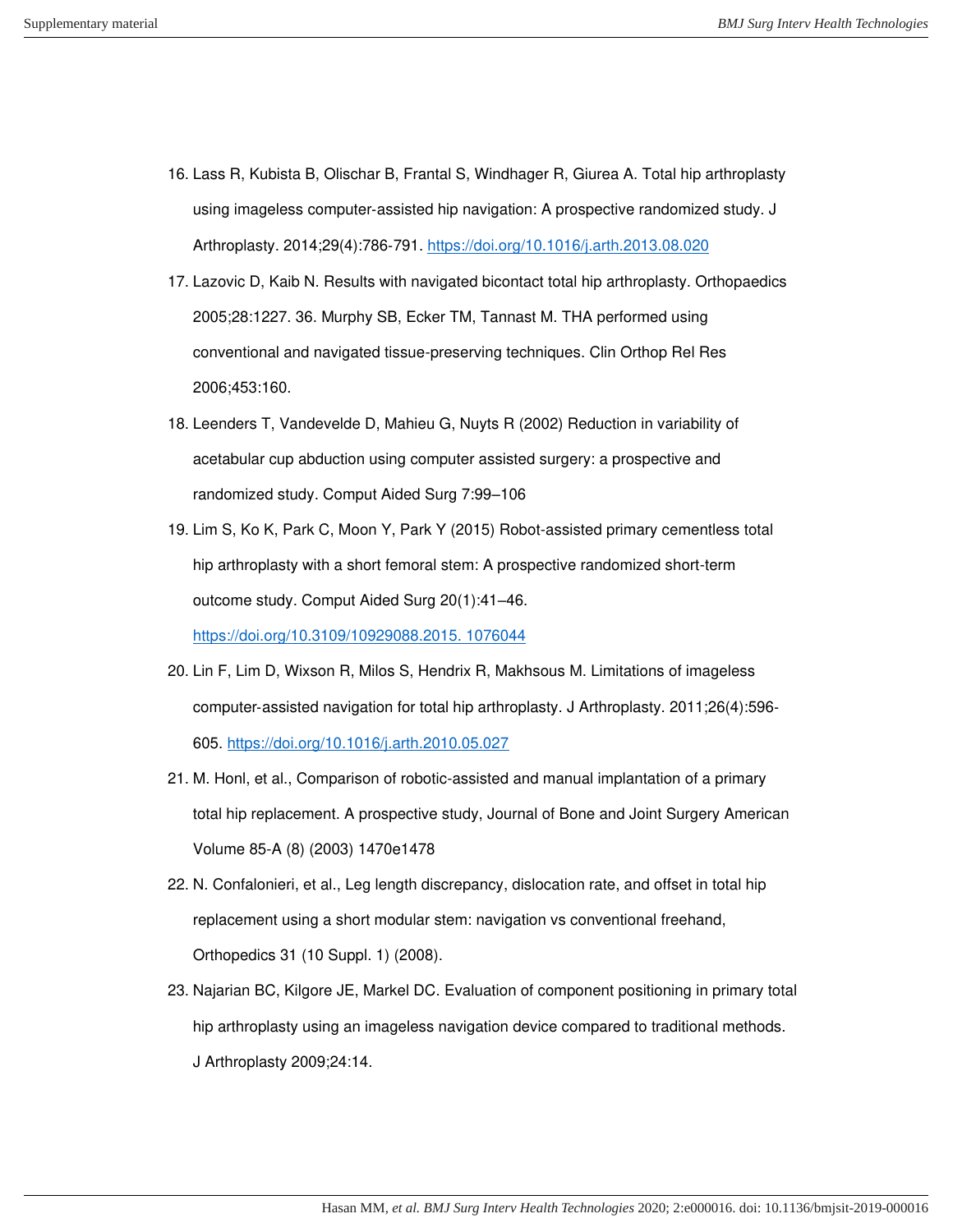- 24. Nakamura N, Sugano N, Nishii T, Kakimoto A, Miki H (2010) A comparison between robotic-assisted and manual implantation of cementless total hip arthroplasty. Clin Orthop Relat Res 468(4): 1072–1081.<https://doi.org/10.1007/s11999-009-1158-2>
- 25. Nishihara S, Sugano N, Nishii T, Miki H, Nakamura N, Yoshikawa H (2006) Comparison between hand rasping and robotic milling for stem implantation in cementless total hip arthroplasty. J Arthroplast 21(7):957–966.<https://doi.org/10.1016/j.arth.2006.01.001>
- 26. Ottersbach A, Haaker R. Optimization of cup positioning in THA--comparison between conventional mechanical instrumentation and computer-assisted implanted cups by using the orthopilot navigation system. Z Orthop Ihre Grenzgeb 2005; 143: 611-5.
- 27. Parratte S, Argenson J N. Validation and usefulness of a computer-assisted cuppositioning system in total hip arthroplasty. A prospective, randomized, controlled study. J Bone Joint Surg (Am) 2007; 89: 494-9
- 28. R. Lass, B. Kubista, B. Olischar, S. Frantal, R. Windhager, A. Giurea, Total hip arthroplasty using imageless computer-assisted hip navigation. A prospective randomized study, J. Arthroplast. 29 (2014) 786e791. [
- 29. Sendtner E, Schuster T, Worner M, Kalteis T, Grifka J, Renkawitz T. Accuracy of acetabular cup placement in computer‐assisted, minimally‐invasive THR in a lateral decubitus position. Int Orthop. 2011;35(6):809‐815. [https://doi.org/10.1007/s00264](https://doi.org/10.1007/s00264‐010‐1042‐4)‐010‐ [1042](https://doi.org/10.1007/s00264‐010‐1042‐4)‐4
- 30. Siebel T, Kafer W (2005) Clinical outcome following robotic assisted versus conventional total hip arthroplasty: A controlled and prospective study of seventy-one patients. Z Orthop Ihre Grenzgeb 143(4):391–398.<https://doi.org/10.1055/s-2005-836776>
- 31. Stipcak V, Stoklas J, Hart R, Janecek M. Implantation of a non-cemented acetabulum with the use of a navigation system. Acta Chir Orthop Traumatol Cech 2004; 71: 288-91.